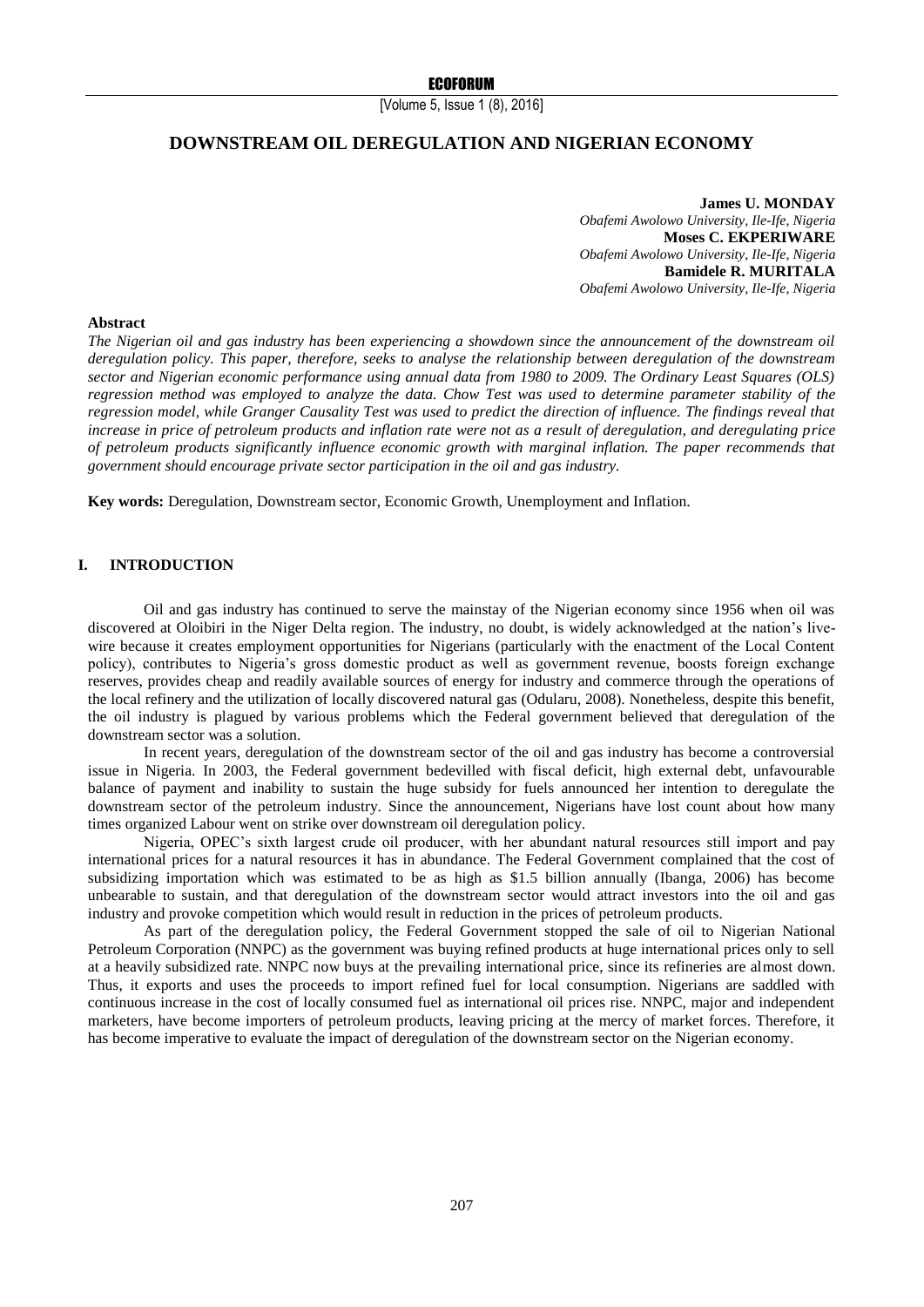## **II. LITERATURE REVIEW/THEORETICAL FRAMEWORK**

The Nigerian Oil and gas industry can be categorized into two main sub-sectors, namely, upstream and downstream sectors. The upstream sector covers all the activities leading to the exploration and drilling of crude oil, while the downstream sector covers the processing of crude oil, its distribution as well as sales. In other words, the downstream oil industry is the business of importing, exporting, re-exporting, shipping, transporting, processing, refining, storing, distributing, marketing and/or selling, crude oil, gasoline, diesel, liquefied petroleum gas, kerosene, and other petroleum and crude oil products (Philippine RA 8180, Sec.4).

Deregulation is the process of complete removal of government regulations or control on an industry, especially with regard to pricing of products. It is the deliberate removal of monopoly rights enjoyed by an enterprise in a particular sector of any economy. According to Kupolokun (2005), deregulation is the process of transforming an economy to one that is open to all interested players and is usually driven by the market forces. Thus, there is minimal role of government in economic sector and industries.

Downstream oil deregulation refers to the removal of protection with regard to importation, processing and retailing of petroleum products as well as the determination of prices of petroleum products. Kupolokun (2005) noted that the main goals of deregulation initiatives include to:

- Dismantle the natural monopoly of the state owned enterprise by privatizing and deregulating price controls.
- Create competition in the downstream sector by encouraging more companies to get involved and eventually supplying the market at competitive pricing levels.
- Reduce the cost government incurs on subsidizing the sector which runs as high as \$1.5 billion annually, and can consequently use the resources freed up to handle the socio-economic and welfare needs of the Nigerian people.
- **Boost Foreign Direct Investment (FDI) to the Nigerian economy.**
- Reduce transportation costs of petroleum products and people.

In a nutshell, deregulation is to promote competition in areas previously considered to be natural monopoly of an individual, group of people or government enterprises.

From literatures, there are two phases of deregulation - partial and full deregulation. In partial deregulation, there is less government regulation in order to increase efficiency and protect consumer's rights, while full deregulation is the complete removal of controls on oil price setting (PIDS, 2000; DPCGP, 2007). Currently, the Nigerian petroleum industry is still exercising partial deregulation where government intervenes in order to increase efficiency and protect consumers from exorbitant prices of petroleum products. This minimal intervention also helps to promote and protect employment within the industry and to facilitate the entry of disadvantaged communities in the sector.

The concept of downstream oil deregulation is neither new nor restricted to Nigeria, as it has for long been operated in several other oil-producing countries. Most developed countries that deregulated their oil sector had experienced or achieved economic growth. The countries include Canada, Japan, United States, Brazil, to mention but a few. However, countries like Argentina, Philippine, South Africa, etc did not find downstream oil deregulation favourable.

In Nigeria, there have been divergent opinions expressed by the public since the introduction of deregulation policy to the downstream sector. Some Nigerians see the policy as a way of introducing high fuel prices by the government, while other people view it as a way of ending the scarcity and shortages of petroleum products.

The government believes that subsidy for fuels distort the system, and encourages corruption; that deregulation will offer more benefits to Nigerians because the oil market will become more competitive and efficient, and the resulting benefits will be passed on to Nigerians in the form of lower product prices, better quality of service and ease as well as constant availability of the product (Yar'adua, 2009). [Odidison \(2003\)](javascript:;) stated that deregulation would bring sanity into the oil and gas industry since smuggling of petroleum products, vandalizatoin of pipelines and all other vices in the sector will be totally removed. According to him, domestic price of oil will increase and the smugglers being irrational are likely to reduce their activities. Consequent upon this, the neighbouring countries that rely on smuggled petroleum products would experience scarcity and as such would be forced to take the legal and normal route to buy fuel. [Akinmade \(2003\)](javascript:;) explained that the emergence of the private refineries will create a better maintenance culture of the refinery and this will likely reduce unemployment by employing both skilled and unskilled labour. They would also engage in the training of manpower in Nigeria and thereby contribute to human development in the country.

In the other hand, some scholars and pressure groups in the country strongly believed that deregulation of the downstream oil sector will have negative effects on the Nigeria economy. [Eson \(2002\)](javascript:;) sees deregulation in Nigeria as a measure that might give marketers of petroleum products the opportunity to fix prices, which in most cases lead to exploitation of the average Nigerian. Ogunbodede, Ilesanmi and Olurankinse (2010) explained that deregulation which results in increase in fuel price have a multiplier effects on the economy; that is, the ensuing inflation would rubbish the income of the worker in such a way that greater percentage of their income would be spent on consumption. This in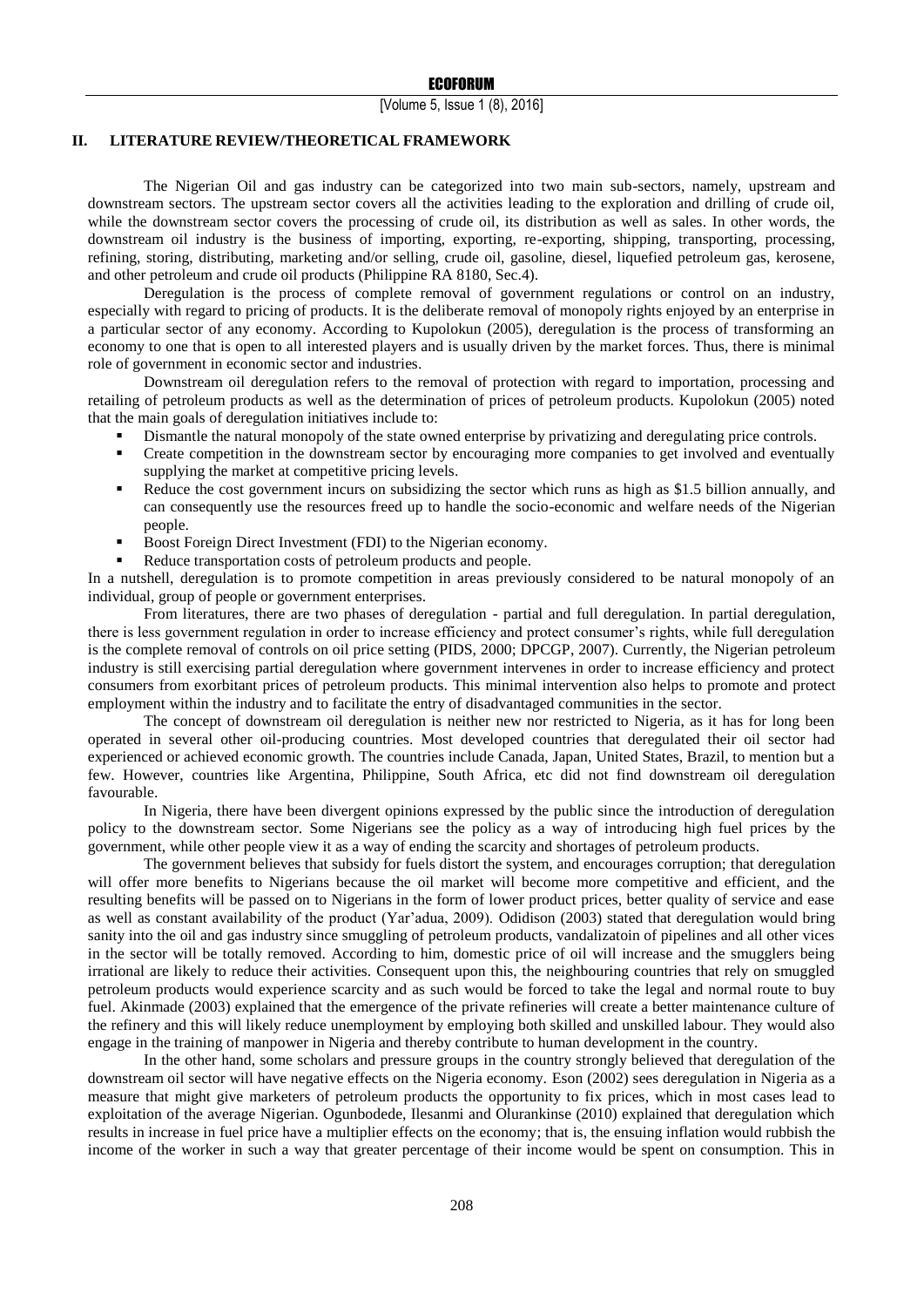[Volume 5, Issue 1 (8), 2016]

effect limits their ability to save and thus leads to little or no incentives to save. Therefore, for this paper, multivariate linear regression model of the Nigerian economy is constructed to examine the impact of downstream oil deregulation policy on Nigerian economic performance.

#### **III. METHODOLOGY**

#### **Model Specification:**

This study employs annual data from 1980 to 2009, obtained from two sources: Central Bank of Nigeria Statistical Bulletin and National Bureau of Statistics. The method of analysis is that of Ordinary Least Squares regression. The economic model used in the study is given as:

$$
Y_i = \beta_0 + \beta_i X_i + \varepsilon_i
$$

Where Y is the dependent variable,  $\beta_0$  is constant,  $\beta_i$  is the coefficient of the explanatory variable,  $X_{it}$  is the explanatory variable, and  $\varepsilon_{it}$  is the error term which comprises all other unobserved variables. The study employs indicators such as price of Premium Motor Spirit (PMS), Inflation rate (INFLA), and Unemployment rate (UNEMPL) as the independent (explanatory) variable to measure effect of downstream oil deregulation, while real GDP as the dependent (explained) variable to measure economic growth. Adopting a log-linear specification and assuming linearity among variables, thus, the economic model evolves as:

$$
LogRGDP_i = \beta_0 + \beta_1 LogPMS_i + \beta_2 LogINFLA_i + \beta_3 LogUNEMPL_i + \varepsilon_i
$$

A priori **Specification**: the expected signs of the coefficients of the explanatory variables are:

$$
\beta_1 > 0, \beta_2 > 0, \beta_3 > 0
$$

## **Chow Test: Testing for Structural/Parameter Stability of Regression Model**

Chow Test was applied to determine if there was structural break in the period from 1980 to 2009 due to the introduction of the downstream oil deregulation policy. Two periods were observed: pre- and post-deregulation periods. Thus we have three possible regressions:

Time period 1980-2002: = <sup>1</sup> + 2+. . .+1 ..................................................(1) Time period 2003-2009: = <sup>1</sup> + 2+. . .+2 ..................................................(2) Time period 1980-2009: = <sup>1</sup> + 2+. . .+ ...................................................(3)

Regression (3) assumes there is no difference between the two time periods; that is, no structural break over the entire period (1980-2009) caused by the deregulation policy. Therefore, the null hypothesis is given as:

H0: Regressions (1) and (2) are statistically the same (i.e. no structural break)

To test this hypothesis, *F*-statistic is computed using the residual sum of squares of the above regressions:

$$
F = \frac{(RSS_R - RSS_{UR})/k}{(RSS_{UR})/(n_1 + n_2 - 2k)} \sim F_{[k,(n_1 + n_2 - 2k)]}
$$

where  $RSS<sub>UR</sub>$  = Unrestricted Residual Sum of Squares =  $RSS<sub>1</sub> + RSS<sub>2</sub>$ 

 $RSS<sub>R</sub>$  = Restricted Residual Sum of Squares =  $R<sub>3</sub>$ 

 $k =$  number of parameters estimated

The null hypothesis of parameter stability is accepted if computed *F* value does not exceed the critical *F* value; otherwise, it is rejected.

#### **Granger Causality Test: Testing for Direction of Influence**

In order to determine whether changes in one variable are a cause of changes in another, we employed the Granger (1969) causality test. Granger causality method of investigating whether A causes B is to see how much of current B can be explained by past values of B and then to see whether by including lagged values of A we can improve the explanation of B. B is said to be Granger-caused by variable A if A helps in the prediction of B, or if the coefficients on the lagged A's are statistically significant (Eviews User's Guide 1994-1997). The main idea of causality is quite simple, if A causes B, then changes in A should precede changes in B (Pindyck and Rubinfeld, 1998). This characteristic makes causality test an important one in the test of endogeniety.

If A causes B, then A should help to predict B. in other words, in a regression of B against past values of B, the addition of past values of A as explanatory variables should contribute significantly to the explanatory power of the regression. To test the null hypothesis of "A does not cause B", we regress B against its lagged values and the lagged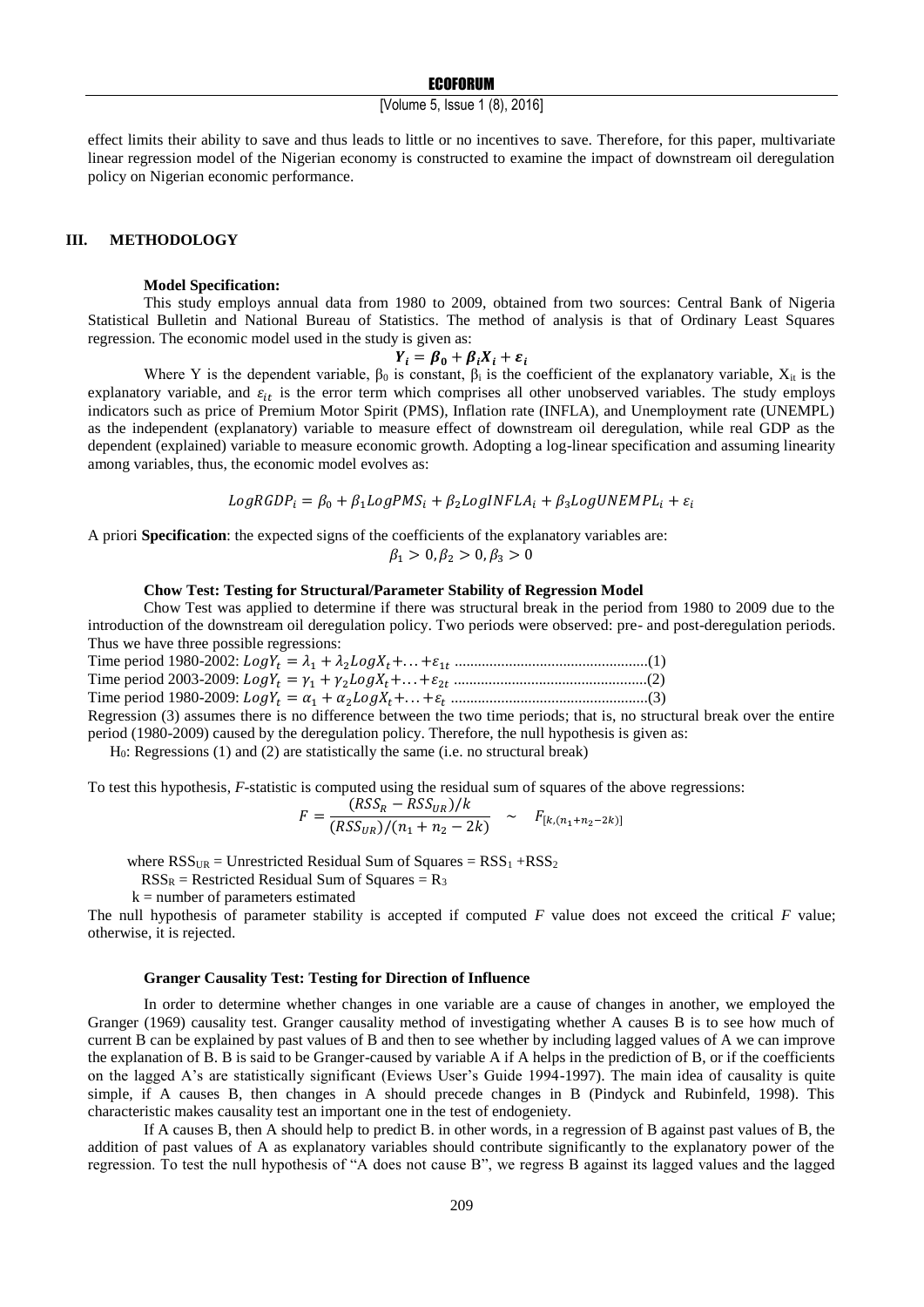# **ECOFORUM**

# [Volume 5, Issue 1 (8), 2016]

values of A (unrestricted regression) and then regress B only against lagged value of B (the restricted regression) as follows:

Unrestricted regression:

$$
B_{t} = \sum_{i=1}^{n} \alpha_{i} A_{t-i} + \sum_{j=1}^{n} \beta_{j} B_{t-j} + \varepsilon_{t}
$$

Restricted regression:

$$
B_t = \sum_{j=1}^n \beta_j B_{t-j} + \varepsilon_t
$$

An example of a pairwise causality test to determine whether GDP "causes" fuel price or fuel price "causes" GDP this study is given as:

$$
RGDP_t = \sum_{i=1}^n \alpha_i PMS_{t-i} + \sum_{j=1}^n \beta_j RGDP_{t-j} + \varepsilon_{1t}
$$
  

$$
PMS_t = \sum_{i=1}^n \varphi_i PMS_{t-i} + \sum_{j=1}^n \delta_j RGDP_{t-j} + \varepsilon_{2t}
$$

From the above, a simple *F-test* which uses the sum of squared residuals (RSS) from equation the above equations is then computed using the following formular:

$$
F = \frac{(RSS_R - RSS_{UR})/m}{RSS_{UR}/(n-k)} \sim F_{[m,(n-k)]}
$$

Where *m* is the number of parameter restrictions, *n* is the number of observations, and *k* is the number of estimated parameters in the unrestricted regression.

The resultant *F* is then used to determine whether or not the lagged values of A contribute significantly to the explanatory power of the unrestricted regression. If they do, we can reject the hypothesis of "A causes B" and conclude that the data are consistent with A causing B (Pindyck and Rubinfeld, 1998).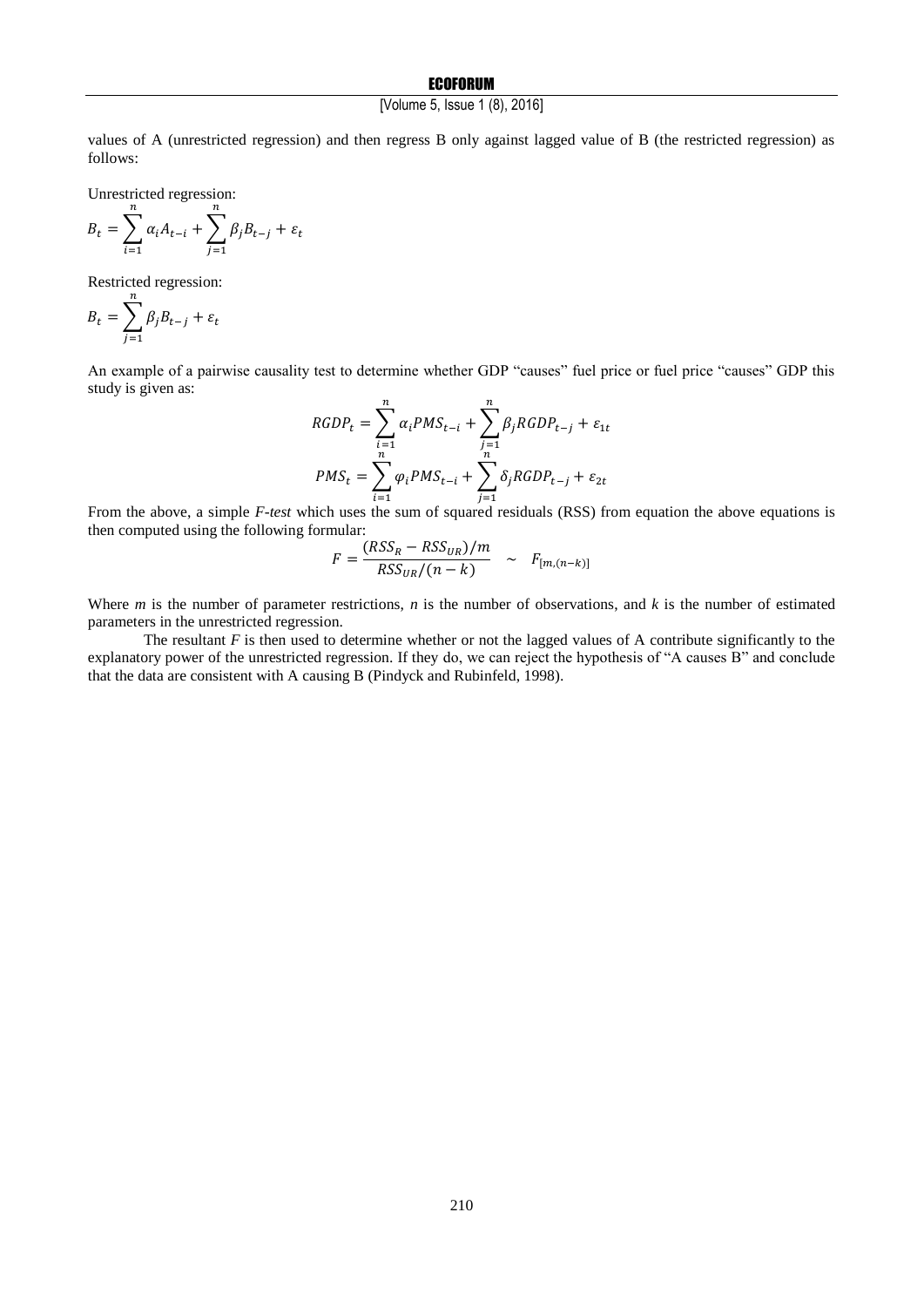# **ECOFORUM**

# [Volume 5, Issue 1 (8), 2016]

## **Presentation of Data**

Price of Premium Motor Spirit, Real Gross Domestic Product, Unemployment Rate and Inflation Rate in Nigeria, 1980  $-2009$ 

| <b>YEAR</b> | <b>PMS PRICE</b><br>(N/Litre) | <b>REAL GDP</b><br>(N' Million) | <b>UNEMPLOYMENT</b><br>RATE $(%$ | <b>INFLATION RATE</b><br>(%) |
|-------------|-------------------------------|---------------------------------|----------------------------------|------------------------------|
| 1980        | 0.15                          | 31546.8                         | 6.4                              | 9.9                          |
| 1981        | 0.15                          | 205222.1                        | 6.4                              | 20.9                         |
| 1982        | 0.20                          | 199685.3                        | 6.4                              | 7.7                          |
| 1983        | 0.30                          | 185598.1                        | 6.4                              | 23.2                         |
| 1984        | 0.30                          | 183563.0                        | 6.2                              | 39.6                         |
| 1985        | 0.39                          | 201036.3                        | 6.1                              | 5.5                          |
| 1986        | 0.39                          | 205971.4                        | 5.3                              | 5.4                          |
| 1987        | 0.42                          | 204806.5                        | 7.0                              | 10.2                         |
| 1988        | 0.60                          | 219875.6                        | 5.3                              | 38.3                         |
| 1989        | 0.60                          | 236729.6                        | 4.5                              | 40.9                         |
| 1990        | 0.70                          | 267550.0                        | 3.5                              | 7.5                          |
| 1991        | 0.70                          | 265379.1                        | 3.1                              | 13.0                         |
| 1992        | 5.00                          | 271365.5                        | 3.4                              | 44.5                         |
| 1993        | 3.25                          | 274833.3                        | 2.7                              | 57.2                         |
| 1994        | 11.00                         | 275450.6                        | 2.0                              | 57.0                         |
| 1995        | 11.00                         | 281407.4                        | 1.8                              | 72.8                         |
| 1996        | 11.00                         | 293745.4                        | 3.4                              | 29.3                         |
| 1997        | 15.00                         | 302022.5                        | 3.2                              | 8.5                          |
| 1998        | 15.00                         | 310890.1                        | 3.2                              | 10.0                         |
| 1999        | 20.00                         | 312183.5                        | 3.1                              | 6.6                          |
| 2000        | 22.00                         | 329178.7                        | 4.7                              | 6.9                          |
| 2001        | 26.00                         | 356994.3                        | 4.2                              | 18.9                         |
| 2002        | 30.00                         | 433203.5                        | 3.0                              | 12.9                         |
| 2003        | 40.00                         | 477533.0                        | 2.9                              | 14.0                         |
| 2004        | 49.00                         | 527576.0                        | 2.8                              | 15.0                         |
| 2005        | 52.00                         | 561931.4                        | 3.3                              | 17.9                         |
| 2006        | 64.50                         | 595821.6                        | 3.5                              | 8.2                          |
| 2007        | 75.00                         | 634251.1                        | 3.5                              | 5.4                          |
| 2008        | 75.00                         | 674889.0                        | 4.9                              | 11.6                         |
| 2009        | 65.00                         | 657771.4                        | 4.9                              | 12.4                         |

Source: Central Bank of Nigeria, Statistical Bulletin (2009) and National Bureau of Statistics (2009)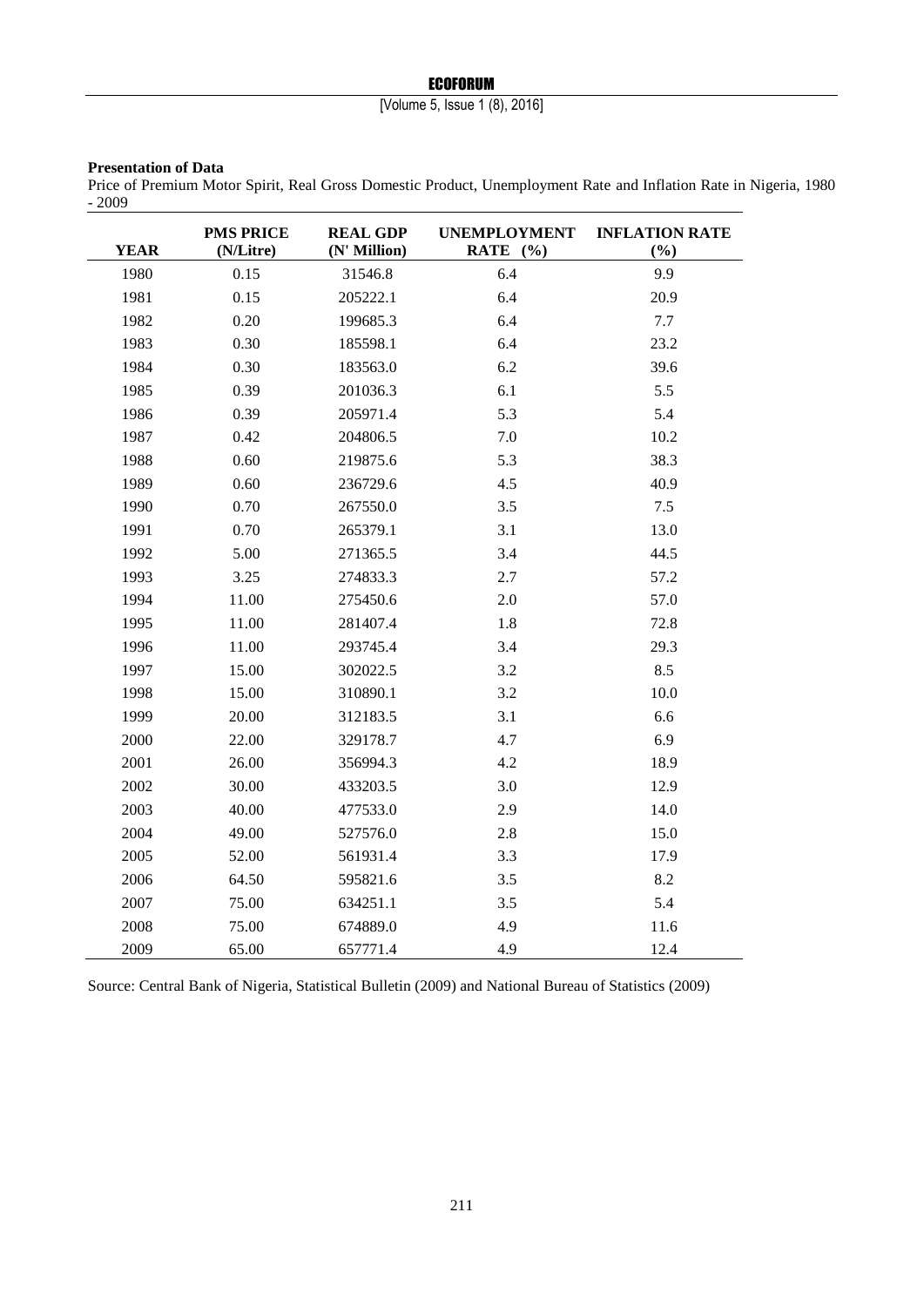[Volume 5, Issue 1 (8), 2016]

## **IV. FINDINGS/POLICY IMPLICATIONS**

Using E-View3.1 statistical package, we obtain the following results:

#### **Table 1: Pre-deregulation (1980-2002)**

Dependent Variable: LOGRGDP

Method: Least Squares

| Independent Variable | Coefficient | Std. Error            | t-Statistic | Prob.    |
|----------------------|-------------|-----------------------|-------------|----------|
| C                    | 307180.4    | 49923.72              | 6.152995    | 0.0000   |
| <b>LOGPMS</b>        | 4947.615    | 1199.138              | 4.125977    | 0.0006   |
| <b>LOGINFLA</b>      | $-236.9013$ | 540.9394              | $-0.437944$ | 0.6664   |
| <b>LOGUNEMPL</b>     | $-19240.12$ | 7783.941              | $-2.471771$ | 0.0231   |
| R-squared            | 0.760259    | Mean dependent var    |             | 254271.2 |
| Adjusted R-squared   | 0.722405    | S.D. dependent var    |             | 78215.65 |
| S.E. of regression   | 41209.68    | Akaike info criterion |             | 24.24750 |
| Sum squared resid    | $3.23E+10$  | Schwarz criterion     |             | 24.44498 |
| Log likelihood       | $-274.8463$ | F-statistic           |             | 20.08407 |
| Durbin-Watson stat   | 1.243078    | Prob(F-statistic)     |             | 0.000004 |

# $LogRGDP = 307180.4 + 4947.6 LogPMS - 236.9 LogINFLA - 19240.1 LogUNEMPL$ <br> $t = (6.153)*$   $(4.126)*$   $(-0.438)$   $(-2.472)*$

 $t = (6.153)^{*}$   $(4.126)^{*}$   $(-0.438)$   $(-2.472)^{*}$ <br>  $76$ ,  $RSS_{1} = 3.23E+10$ ,  $F = 20.084^{*}$ ,  $d = 1.243$ ,  $R^2 = 0.76$ ,  $RSS_1 = 3.23E+10$ ,  $F = 20.084^*$ ,  $d = 1.243$ ,  $n_1 = 23$ 

# **Table 2: Post-deregulation (2003-2009)**

Dependent Variable: LOGRGDP

Method: Least Squares

| Independent Variable | Coefficient  | Std. Error            | t-Statistic | Prob.    |
|----------------------|--------------|-----------------------|-------------|----------|
| C                    | 192627.5     | 49014.89              | 3.929980    | 0.0293   |
| <b>LOGPMS</b>        | 4373.321     | 821.0368              | 5.326584    | 0.0129   |
| <b>LOGINFLA</b>      | 2637.104     | 1911.432              | 1.379648    | 0.2615   |
| <b>LOGUNEMPL</b>     | 27890.08     | 9089.550              | 3.068367    | 0.0546   |
| R-squared            | 0.987619     | Mean dependent var    |             | 589967.6 |
| Adjusted R-squared   | 0.975239     | S.D. dependent var    |             | 72023.81 |
| S.E. of regression   | 11333.46     | Akaike info criterion |             | 21.80447 |
| Sum squared resid    | $3.85E + 08$ | Schwarz criterion     |             | 21.77356 |
| Log likelihood       | $-72.31563$  | F-statistic           |             | 79.77129 |
| Durbin-Watson stat   | 2.430263     | Prob(F-statistic)     |             | 0.002330 |

|                |                   |                      | $LogRGDP = 192627.5 + 4373.3LogPMS + 2637.1LogINFLA + 27890.1LogUNEMPL$ |                         |  |
|----------------|-------------------|----------------------|-------------------------------------------------------------------------|-------------------------|--|
|                | $t = (3.930)^{*}$ | $(5.327)^*$          | (1.380)                                                                 | $(3.068)*$              |  |
| $R^2 = 0.99$ . |                   | $RSS_2 = 3.85E + 8.$ | $F = 79.771*$                                                           | $d = 2.430$ , $n_2 = 7$ |  |

# **Table 3: Entire Period (1980-2009)**

Dependent Variable: LOGRGDP Method: Least Squares

| Coefficient | Std. Error | t-Statistic | Prob.  |
|-------------|------------|-------------|--------|
| 264460.7    | 35577.13   | 7.433446    | 0.0000 |
| 6124.086    | 347.5520   | 17.62063    | 0.0000 |
|             |            |             |        |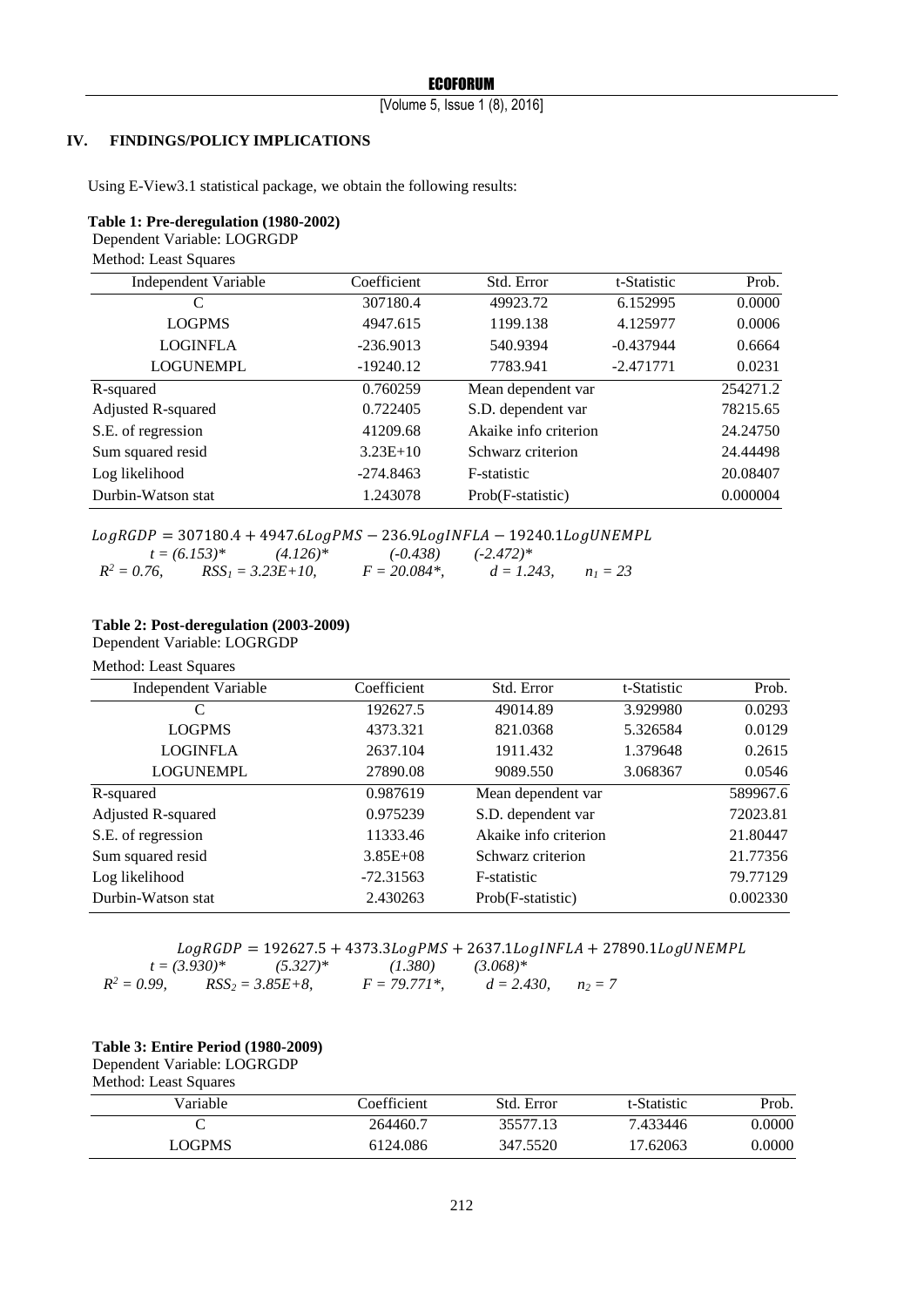| <b>ECOFORUM</b>               |             |                       |             |          |  |  |
|-------------------------------|-------------|-----------------------|-------------|----------|--|--|
| [Volume 5, Issue 1 (8), 2016] |             |                       |             |          |  |  |
| <b>LOGINFLA</b>               | 61.04787    | 480.0581              | 0.127168    | 0.8998   |  |  |
| <b>LOGUNEMPL</b>              | $-12871.99$ | 5839.870              | $-2.204157$ | 0.0366   |  |  |
| R-squared                     | 0.947617    | Mean dependent var    |             | 332600.4 |  |  |
| Adjusted R-squared            | 0.941573    | S.D. dependent var    |             | 162999.3 |  |  |
| S.E. of regression            | 39399.76    | Akaike info criterion |             | 24.12447 |  |  |
| Sum squared resid             | $4.04E+10$  | Schwarz criterion     |             | 24.31130 |  |  |
| Log likelihood                | $-357.8671$ | F-statistic           |             | 156.7812 |  |  |
| Durbin-Watson stat            | 1.190183    | Prob(F-statistic)     |             | 0.000000 |  |  |

 $LogRGDP = 264460.7 + 6124.1 Log PMS + 61.04 Log INFLA - 12871.9 Log UNEMPL$ <br>7.433)\*  $(17.620)*$   $(0.127)$   $(-2.204)*$  $t = (7.433)^*$  $R^2 = 0.95$ .  $RSS_3 = 4.04E+10$ ,  $F = 156.781^*$ ,  $d = 1.190$ ,  $n_3 = 30$ *\** Shows statistical significance at 1% and/or 5%

**Chow Test**: The computed *F* value is obtained as

 $F = \frac{(4.04 \times 10^{10} - 3.27 \times 10^{10})/4}{(2.37 \times 10^{10})/32}$  $\frac{7}{(3.27 \times 10^{10})/22}$  = 1.30

and the critical *F* value is  $F_{(4,22)} = 4.31$ 

Since the computed *F* value is less than the critical *F* value, the null hypothesis is accepted that there is no structural break between 1980 and 2009 as a result of the downstream oil deregulation policy. Thus, the increase in prices of petroleum products was not as a result of the deregulation. After deregulation took effect, prices of petroleum products still continued to rise. The country has been experiencing fuel price increases even before deregulation took effect because Nigeria is a net importer of petroleum. Therefore, when the prices of petroleum products in the international market increase, the local oil industry has little choice but to adopt the risen prices. Any changes in the international oil prices directly affect pump price. The analysis of this study is, therefore, based on regression (3).

The *t*-statistics shows that price of petroleum products  $(t = 17.62, p = 0.000)$  and unemployment rate  $(t = -2.2,$  $p = 0.036$ ) are individually statistically significant to economic growth at 5% level of significance, except inflation rate  $(t = 0.13, p = 0.900)$ . The *F*-statistics value (156.781) shows that the overall model is statistically significant at 1% and 5% levels of significance. This implies that prices of petroleum products (especially, fuel), inflation rate and unemployment rate are crucial indicators to consider during the deregulation of the downstream sector. This is corroborated by the  $R<sup>2</sup>$  value of 0.95 which shows that about 95 percent of the variation in Nigerian economic performance is explained by price of petroleum products, inflation and unemployment rates.

The model in Table 3 further reveals that since the period of economic reforms like the Structural Adjustment Programme (SAP) in the 1980's, there has been a strong positive relationship between price of petroleum products and economic growth. So, deregulating the downstream sector will result in increase in the price of petroleum products in the short-run which will consequently lead to a boost in economic growth but with marginal inflation in the long-run. Thus, the economy enjoys decrease in unemployment rate as private sector participation will encourage competition and efficiency by employing both skilled and unskilled labour to sustain the competition.

| <b>Null Hypothesis:</b>                  | <b>F-Statistic</b> | <b>P-value</b> | <b>Decision</b> |
|------------------------------------------|--------------------|----------------|-----------------|
| LogINFLA does not Granger Cause LogRGDP  | 0.80766            | 0.37706        | Do not reject   |
| LogRGDP does not Granger Cause LogINFLA  | 0.82613            | 0.37174        | Do not reject   |
| LogPMS does not Granger Cause LogRGDP    | 25.8604            | 2.7E-05        | Reject          |
| LogRGDP does not Granger Cause LogPMS    | 1.90417            | 0.17936        | Do not reject   |
| LogUNEMPL does not Granger Cause LogRGDP | 0.04205            | 0.83912        | Do not reject   |
| LogRGDP does not Granger Cause LogUNEMPL | 0.24418            | 0.62535        | Do not reject   |
| LogPMS does not Granger Cause LogINFLA   | 1.06069            | 0.31254        | Do not reject   |
| LogINFLA does not Granger Cause LogPMS   | 0.01059            | 0.91884        | Do not reject   |

#### **Table 4: Granger Causality Tests**